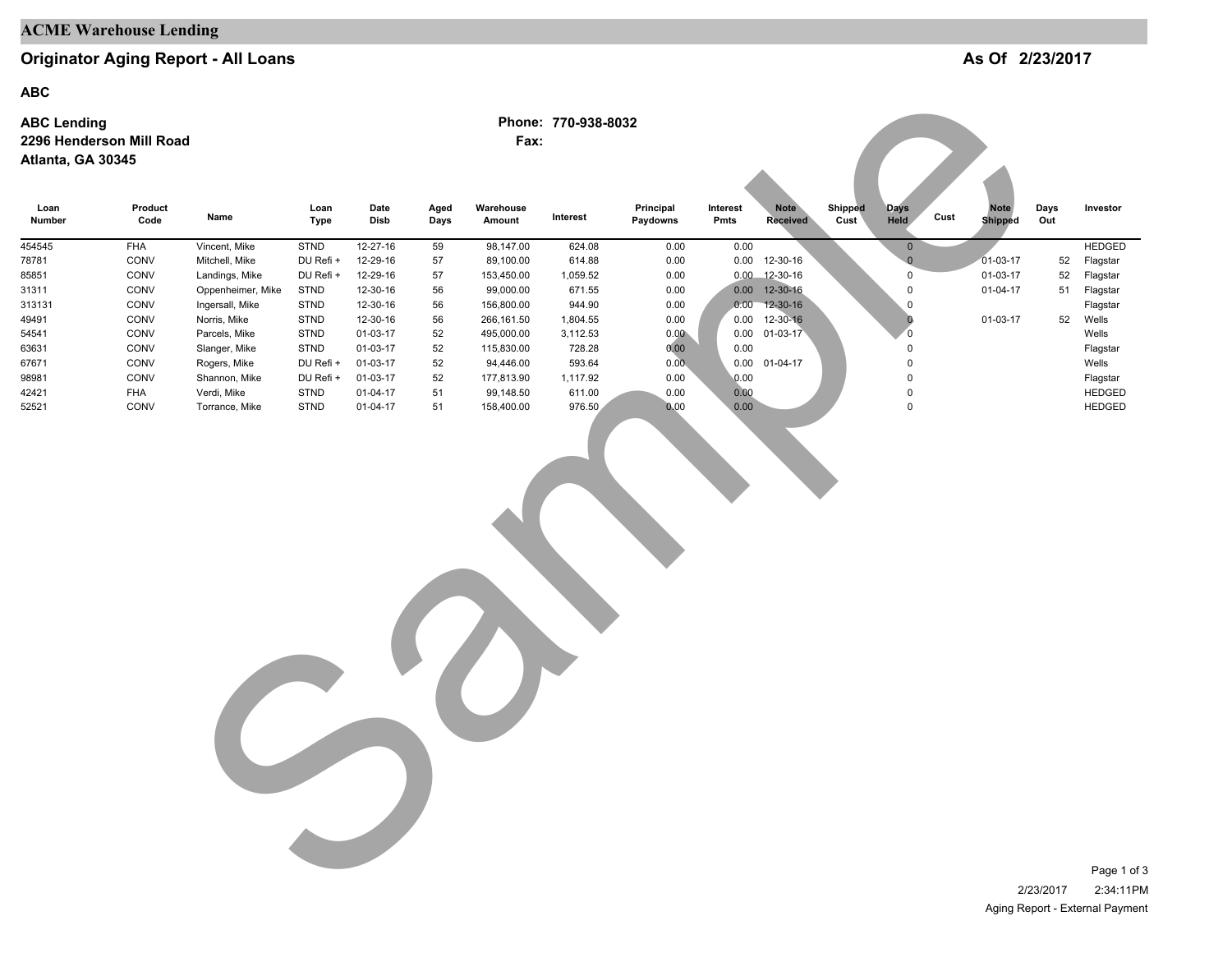# **Originator Aging Report - All Loans**

### **As Of 2/23/2017**

| <b>ABC Lending</b>    | Count               | Principal      | Interest          | <b>Percent Used</b> |                                       |
|-----------------------|---------------------|----------------|-------------------|---------------------|---------------------------------------|
|                       | $\mathsf{O}\xspace$ | \$0.00         | \$0.00            |                     | 0-29 Days                             |
|                       | $\pmb{0}$           | \$0.00         | \$0.00            |                     | 30-44 Days                            |
|                       | 12                  | \$2,003,296.90 | \$12,859.35       | 40.066%             | 45-69 Days                            |
|                       | $\pmb{0}$           | \$0.00         | \$0.00            |                     | 70-89 Days                            |
|                       | $\pmb{0}$           | \$0.00         | \$0.00            |                     | 90-119 Days                           |
|                       | $\pmb{0}$           | \$0.00         | \$0.00            |                     | 120+ Days                             |
| Outstanding           | $12$                | \$2,003,296.90 | \$12,859.35       | 40.066%             |                                       |
| <b>Aged Limit</b>     |                     | \$1,000,000.00 | *** Over Aged *** |                     | 20 Aged Days                          |
| <b>Facility Limit</b> |                     | \$5,000,000.00 |                   |                     |                                       |
|                       |                     |                |                   |                     | Page 2 of 3<br>2/23/2017<br>2:34:11PM |

2/23/2017 2:34:11PM Aging Report - External Payment